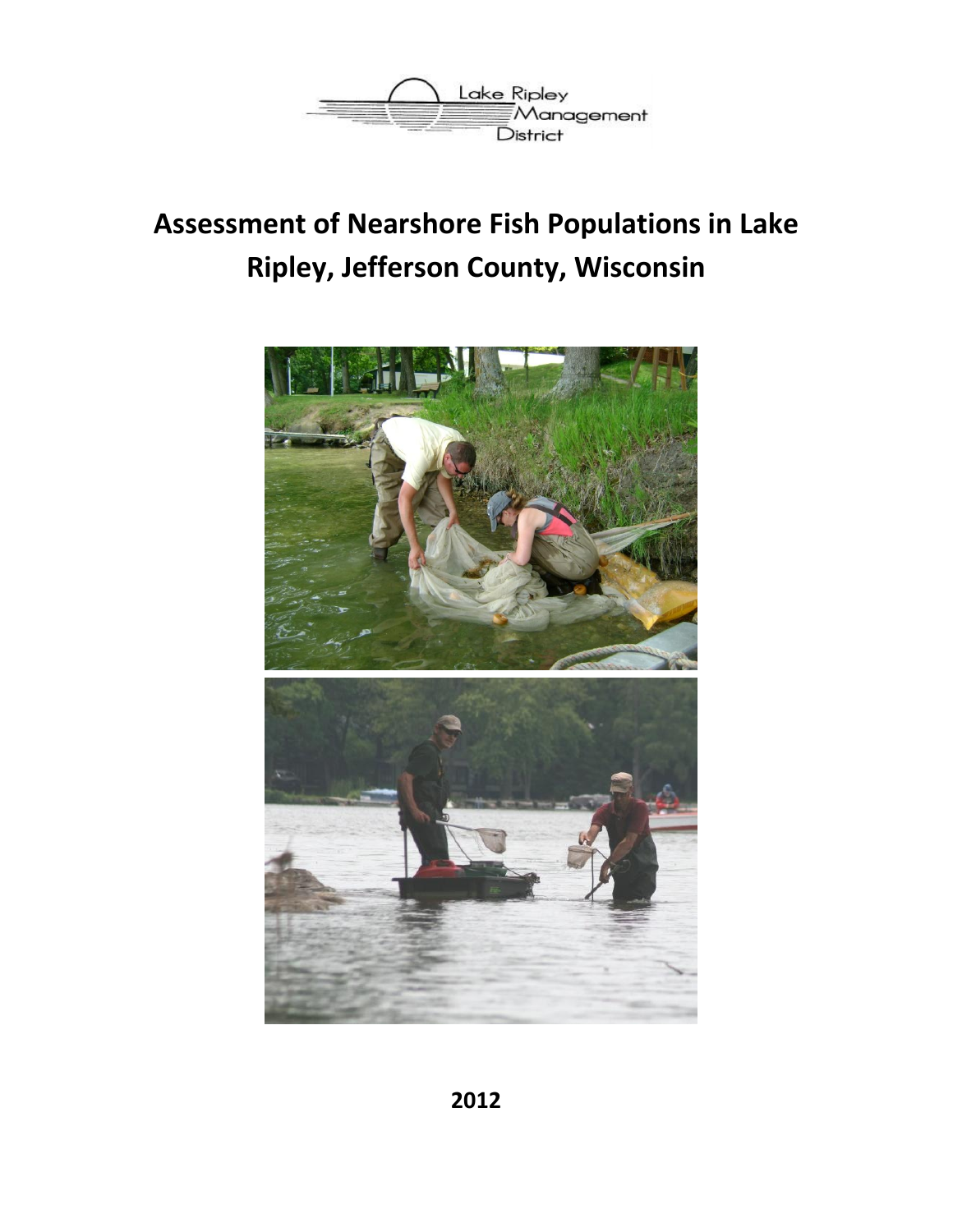## **Assessment of Nearshore Fish Populations in Lake Ripley, Jefferson County, Wisconsin**

**Contributors:** David Marshall, Underwater Habitat Investigations LLC (principal investigator); Paul Dearlove (project/grant supervisor), Lake Ripley Management District; Patricia Cicero, Jefferson County Land and Water Conservation Department; Laura Stremick-Thompson, Wisconsin Department of Natural Resources; Doug Lubke, Wisconsin Department of Natural Resources; Jeanne Scherer, Lake Ripley Management District

#### **Summary**

Lake-health assessments generally focus on traditional trophic status indicators (i.e., clarity, phosphorus and chlorophyll), macrophyte surveys, and gamefish inventories. This means that other important ecological indicators, such as nearshore and nongame fish diversity, are often overlooked in lake evaluations. Some nearshore fish species are very intolerant of environmental change and degradation, and have been described as "canaries in the coal mine." These fish provide important ecological linkages, and changes in their population status may reveal ecosystem stresses that traditional monitoring parameters can overlook. However, such species are not routinely surveyed, perhaps since they offer no perceived or direct economic benefit compared to more familiar gamefish populations.

Periodic inventories of these biological indicators are useful in assessing individual population status, community diversity, and overall ecosystem health. Fortunately for Lake Ripley, baseline data had been collected on nearshore, nongame fish species in 1975. Surveys were then repeated in 2004 and again in 2012 as part of this study, yielding important information on the status of these fish populations and how their required habitat conditions may be changing over time. It should be noted that significant water quality and macrophyte community improvements have been documented since the 1975 survey (LRMD 2009). Another notable change was the recent discovery of zebra mussels in 2005. These events combined with evolving nearshore development practices may have affected the status of the nearshore fish populations under investigation.

With funding through a Wisconsin DNR Small-Scale Lake Planning Grant, a survey of Lake Ripley's nearshore fish populations was performed on June 14 and July 2, 2012. The primary objective was to determine the extent of population changes compared to previous surveys conducted in 1975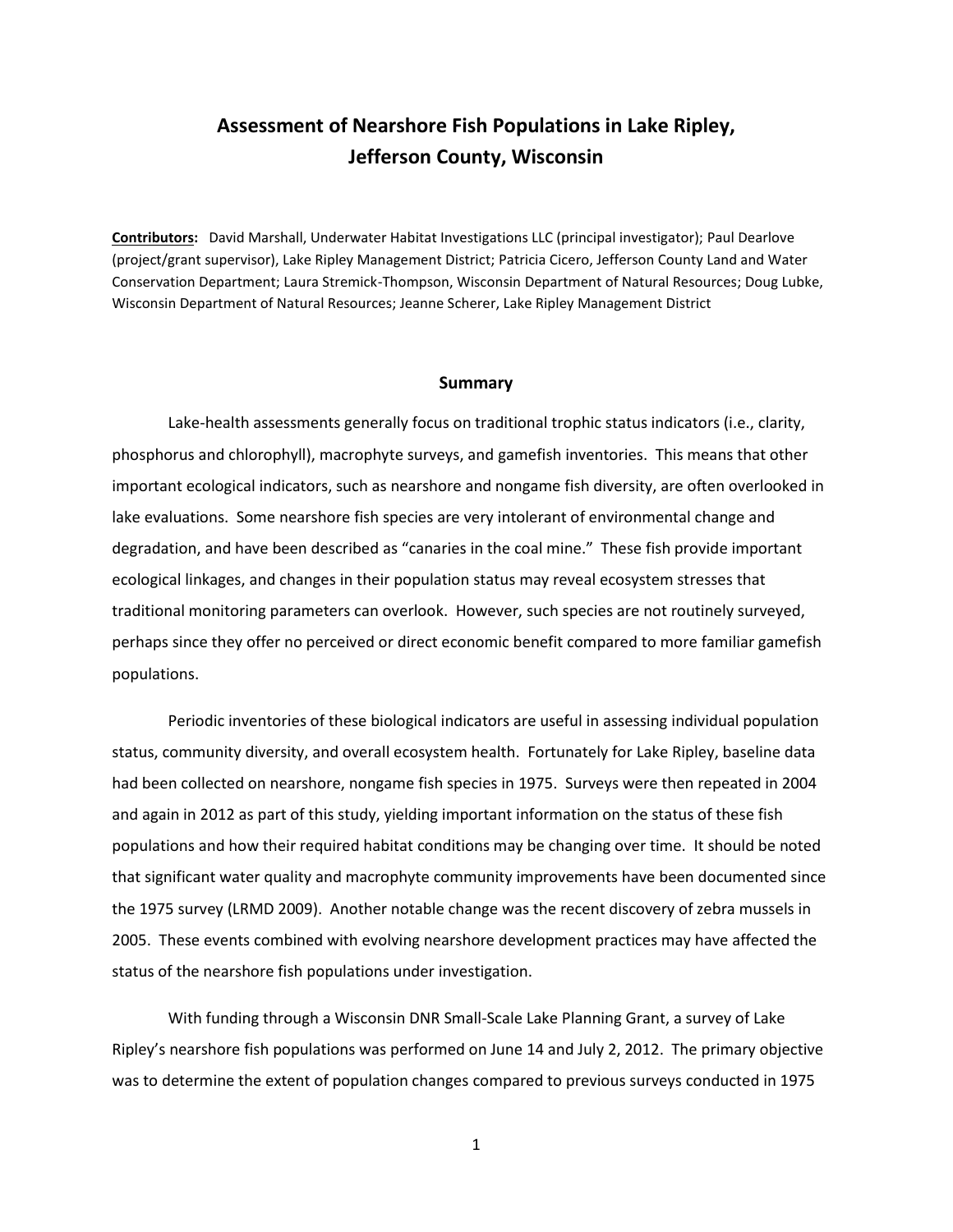and 2004, and to more specifically assess the status of nongame, intolerant (Lyons 1992), and rare fish species as identified by the Wisconsin DNR Bureau of Endangered Resources. Species of interest included the blackchin shiner (*Notropis heterodon*), blacknose shiner (*Notropis heterolepis*), the State Special Concern lake chubsucker (*Erimyzon sucetta*), the State Threatened pugnose shiner (*Notropis anogenus*), the State Special Concern least darter (*Etheostoma microperca*), and the State Special Concern banded killifish (*Fundulus diaphanous*). Profiles on each of these species are included as an addendum to this report. While the above-listed species were documented during the 1975 survey, they were not recaptured during the 2004 and 2012 follow-up surveys. Recent survey findings suggest that the species of interest are likely extirpated from the lake, with the exception of the lake chubsucker, which has continued to be documented during large boom shocking surveys since 1975.

## **Methods**

The 2012 survey was specifically designed to sample nearshore, nongame fishes and juvenile gamefish. It was not intended as a tool for evaluating the growth rates and size distributions of gamefish populations. The 2012 survey was unique in that it involved more intensive sampling, both in terms of gear and number of sites sampled. In addition to the baseline small-mesh seining used in prior surveys (30 ft. x 6 ft. bag with 1/8-in. mesh), a towed DC electro-shocker (3.5 amps, 150 volts) was employed at each sample site. The total number of sample sites was also increased from 10 to 14. Both seining and electrofishing were performed at the 10 baseline sample sites, whereas the four additional sites were subject to electrofishing methods only. The combination of gear types was chosen to more effectively sample the different niches, behaviors and habitat preferences of diverse fish populations. Nearshore electrofishing, in particular, allowed for the sampling of fish species that are less likely to be collected using seines, particularly where habitats included physical impediments such as piers, boatlifts, large rocks or submerged timber.

Both sampling methods were used on June 14, 2012, targeting the 10 site locations established during the 1975 baseline survey. Separate seining and electrofishing crews commenced sampling at opposite ends of the lake, working in a clockwise fashion until all sites were sampled using both gears. Four additional sites, selected specifically to represent what were believed to be favorable habitat conditions (i.e., natural or relatively undisturbed shorelines, abundance of littoral macrophyte cover, and/or proximity to Critical Habitat Area designations), were sampled using only electrofishing methods on July 2, 2012. The 14 sampling locations are shown in Figure 1.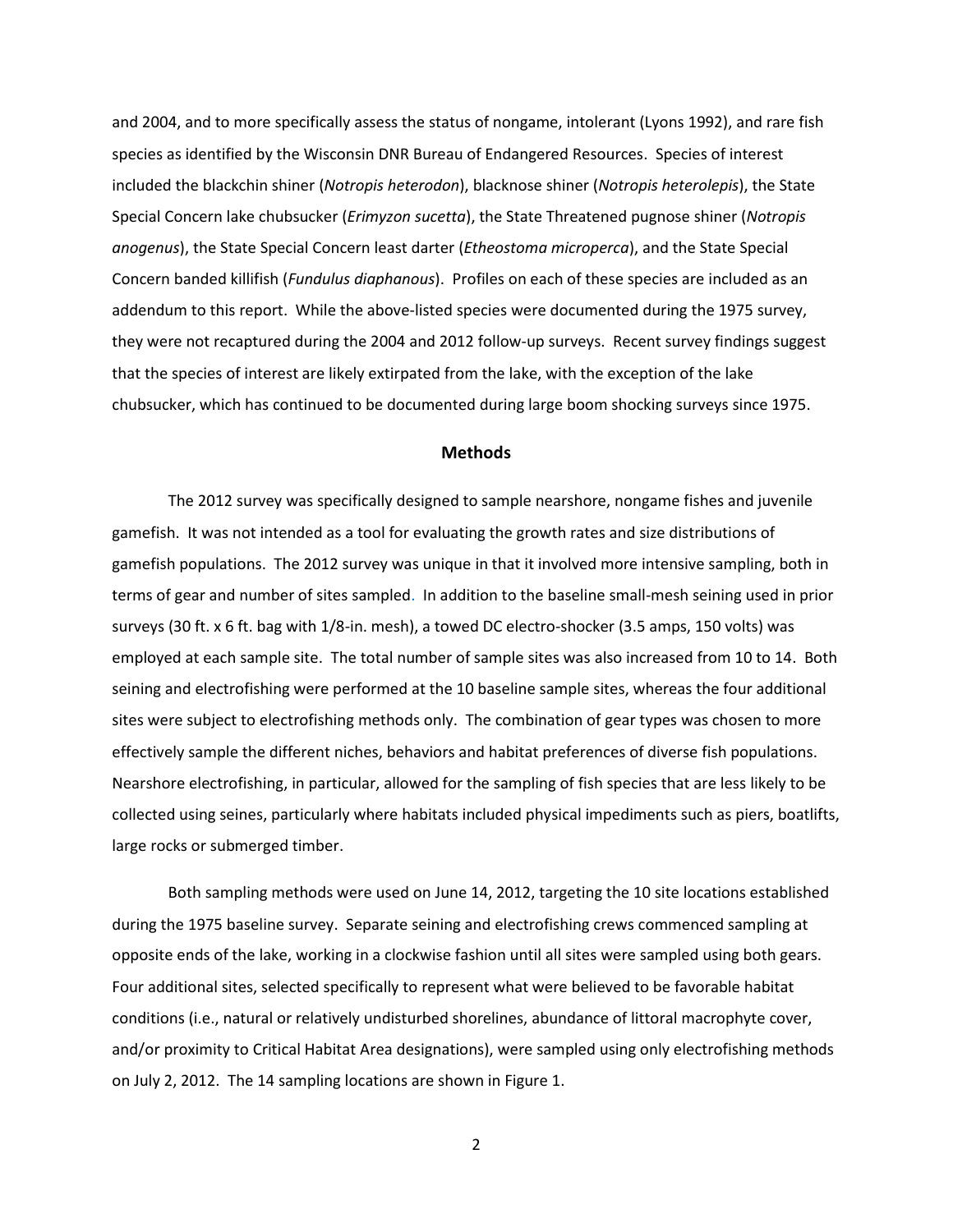

**Figure 1: Survey site locations**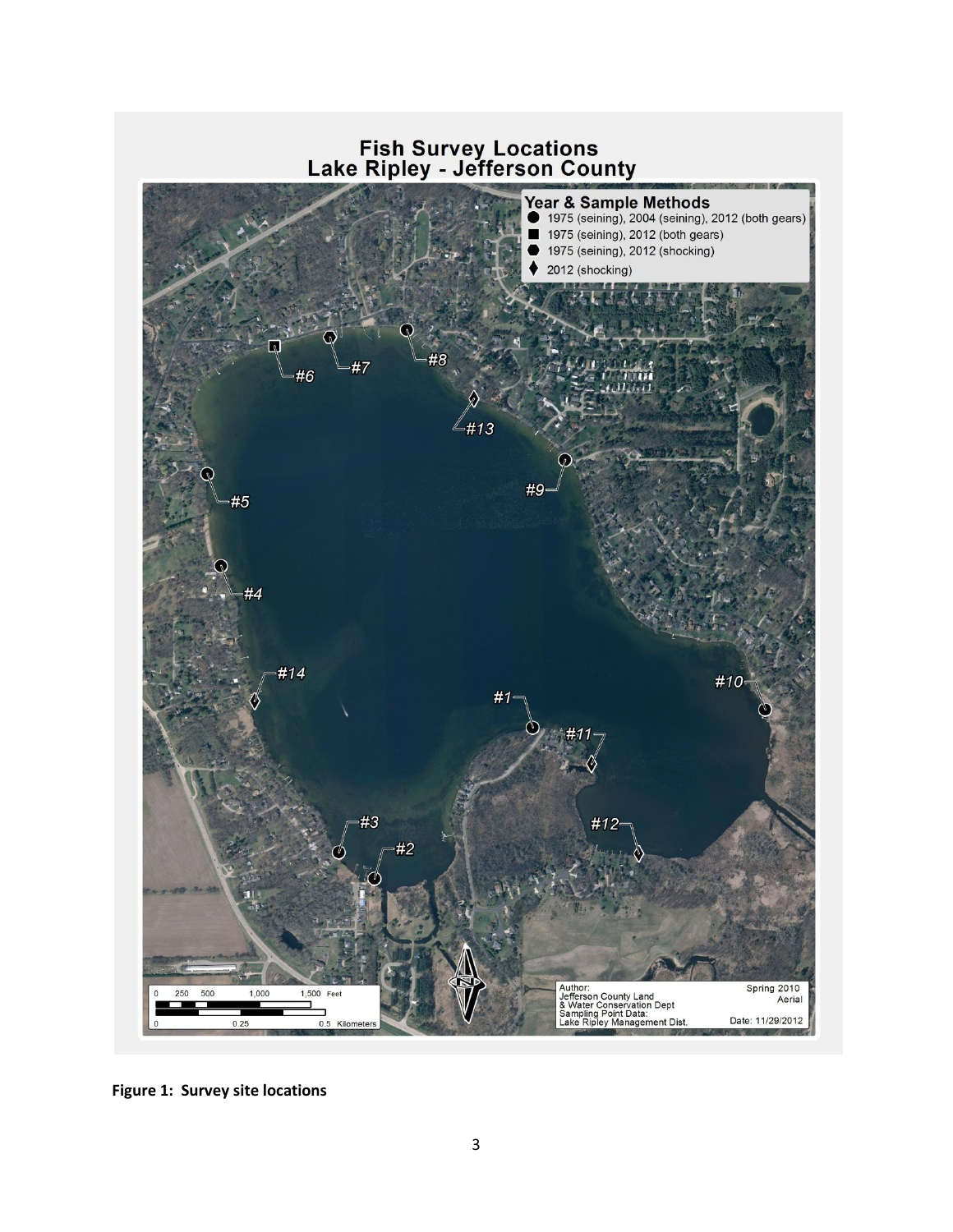All specimens were immediately released after field identification and enumeration, except when immature specimens required further review. GPS coordinates and qualitative habitat conditions were documented for each sample site. Qualitative habitat estimates focused mainly on the relative amounts of shoreline and littoral plant cover found at each site. Substrate composition, macrophyte diversity, water clarity, water temperature, and dissolved oxygen concentrations were also recorded.

#### **Findings**

Based on seining results alone, overall species richness declined since 1975 when 22 species were documented, but did not change significantly between 2004 (11 species) and 2012 (9 species). The total number of fish species collected in 2012 using both sampling methods combined was 16. Nearshore electrofishing in 2012 revealed the blackstripe topminnow (*Fundulus notatus*), fantail darter (*Etheostoma flabellare*), tadpole madtom (*Noturus gyrinus*) and yellow bullhead (*Ameiurus natalis*). While relatively common within the basin and region, none of these species had been sampled during prior surveys that used only seining. Nonetheless, while six intolerant species were found in 1975, only two (smallmouth bass, *Micropterus dolomieu*, and Iowa darter, *Etheostoma exile*) were found in 2004 and three (rock bass, *Ambloplites rupestris*, smallmouth bass, *Micropterus dolomieu*, and Iowa darter, *Etheostoma exile*) in 2012.

Tables 1-2 and Figures 2-4 compare pooled catches from the 1975, 2004 and 2012 small-mesh seining surveys, and from the 2012 findings employing both gear types. The results reveal significant declines in total fish species richness, numbers of intolerant species, and numbers of rare species since 1975. Results also suggest that the least darter, banded killifish, blacknose shiner, blackchin shiner and pugnose shiner are extirpated from Lake Ripley. Given the intensive effort and expanded gear types involved in the 2012 study, one or more of these species would likely have been found if present in the lake.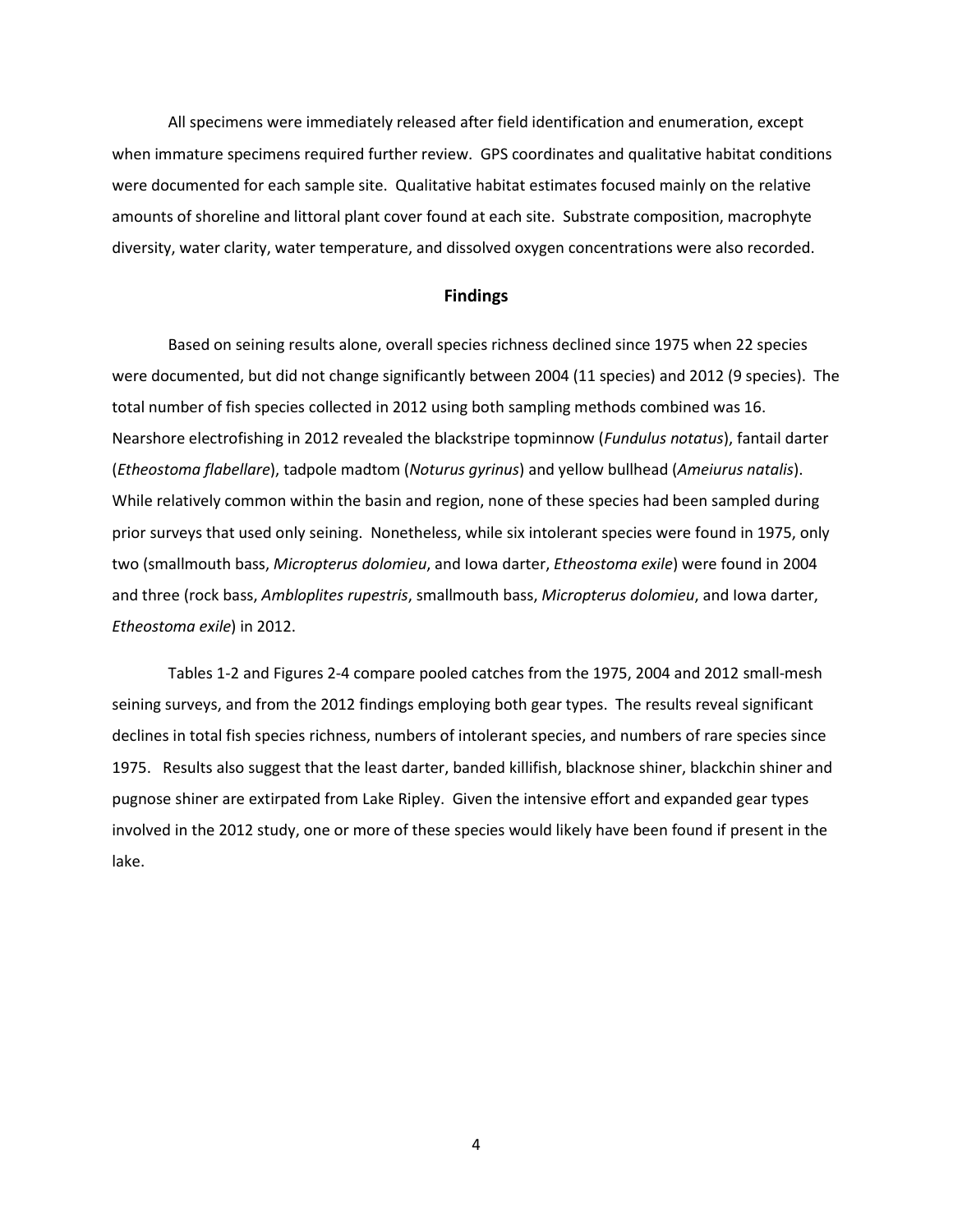## **Table 1: Nearshore Fish Survey Comparisons**

| <b>Species</b>                  | <b>Status</b>          | Environmental | 1974-75                 | 2004                    | 2012                | 2012 expanded           |
|---------------------------------|------------------------|---------------|-------------------------|-------------------------|---------------------|-------------------------|
|                                 |                        | Sensitivity*  |                         |                         |                     | sites/gear              |
| Golden shiner                   |                        | Tolerant      | 17                      | $\overline{\mathbf{3}}$ | 4                   | 255                     |
| Pugnose shiner                  | Threatened             | Intolerant    | 17                      | $\Omega$                | $\Omega$            | $\mathbf 0$             |
| <b>Blackchin shiner</b>         |                        | Intolerant    | 15                      | $\mathbf 0$             | $\mathbf 0$         | $\mathbf 0$             |
| <b>Blacknose shiner</b>         |                        | Intolerant    | 3                       | $\mathbf 0$             | $\mathsf{O}\xspace$ | $\mathbf{0}$            |
| <b>Bluntnose minnow</b>         |                        | Tolerant      | 152                     | 1833                    | $\overline{7}$      | 10                      |
| Fathead minnow                  |                        | Tolerant      | $\mathbf{1}$            | $\mathbf{1}$            | 0                   | 0                       |
| Common carp                     |                        | Tolerant      | $\mathbf 0$             | $\mathbf 0$             | $\mathbf 0$         | $\mathbf{1}$            |
| Lake Chubsucker**               | <b>Special Concern</b> |               | 18                      | $\mathbf 0$             | $\mathbf 0$         | $\mathbf 0$             |
| Central mudminnow               |                        | Tolerant      | $\mathbf{1}$            | $\mathbf 0$             | 0                   | 11                      |
| Grass pickerel                  |                        |               | $\mathbf{1}$            |                         |                     |                         |
| Yellow bullhead                 |                        | Tolerant      | $\mathbf 0$             | $\Omega$                | $\Omega$            | 33                      |
| Tadpole madtom                  |                        |               | $\pmb{0}$               | $\mathbf 0$             | 0                   | $\mathbf{1}$            |
| <b>Banded killifish</b>         | Special Concern        |               | 45                      | $\mathbf 0$             | $\mathsf{O}\xspace$ | $\pmb{0}$               |
| <b>Blackstripe topminnow</b>    |                        |               | $\pmb{0}$               | $\mathbf 0$             | 0                   | $\mathbf 1$             |
| <b>Brook silverside</b>         |                        |               | 19                      | 69                      | $\mathbf{0}$        | 0                       |
| Rock bass                       |                        | Intolerant    | $\mathbf{1}$            | $\mathbf 0$             | $\mathbf 1$         | 13                      |
| Green sunfish                   |                        | Tolerant      | 3                       | $\mathbf 0$             | $\mathbf 0$         | 6                       |
| Bluegill                        |                        |               | 171                     | 324                     | 226                 | 217                     |
| Pumpkinseed                     |                        |               | 64                      | $\pmb{0}$               | 4                   | $\pmb{0}$               |
| Hybrid sunfish                  |                        |               | $\mathbf 0$             | $\mathbf 0$             | 0                   | $\mathbf{1}$            |
| Smallmouth bass                 |                        | Intolerant    | $\mathbf 0$             | 44                      | $\overline{7}$      | $\overline{2}$          |
| Largemouth bass                 |                        |               | 153                     | 783                     | 715                 | 76                      |
| Black (or unspecified) crappie  |                        |               | 58                      | $\boldsymbol{6}$        | $\mathsf{O}\xspace$ | 0                       |
| Iowa darter                     |                        | Intolerant    | $\mathbf{1}$            | 25                      | 0                   | $\overline{2}$          |
| Least darter                    | <b>Special Concern</b> | Intolerant    | 3                       | 0                       | 0                   | 0                       |
| Johnny darter                   |                        |               | $\overline{2}$          | 17                      | $\overline{7}$      | 15                      |
| Fantail darter                  |                        |               | $\overline{4}$          | $\mathbf 0$             | 0                   | 15                      |
| Yellow perch                    |                        |               | 316                     | 89                      | 22                  | $\overline{4}$          |
| <b>Total Rare Species</b>       |                        |               | $\overline{\mathbf{4}}$ | $\mathbf 0$             | $\mathbf 0$         | $\mathbf 0$             |
| <b>Total Intolerant Species</b> |                        |               | 6                       | $\overline{2}$          | $\mathbf{2}$        | $\overline{\mathbf{3}}$ |
| <b>Total Native Species</b>     |                        |               | 22                      | 11                      | $\boldsymbol{9}$    | 16                      |

\* As reported in Lyons 1992

\*\* Lake Chubsuckers have been routinely collected during large boom shocking surveys since 1975 (e.g. 2011, 2009, 2006, 2005, 2002, 2000, 1999, 1998, 1994, 1993, 1992).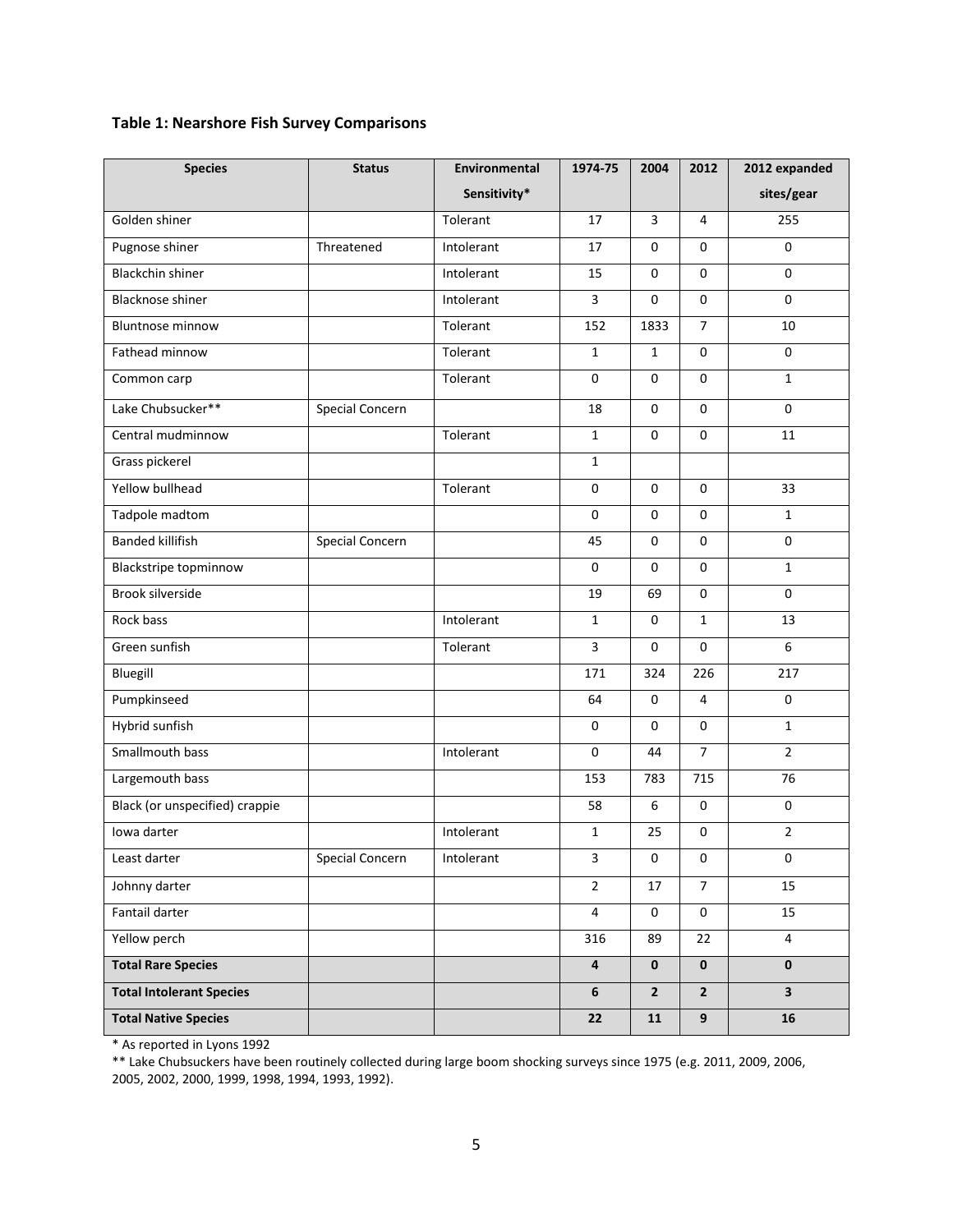| <b>Site</b>             | 1975           | 2004         | 2012         |
|-------------------------|----------------|--------------|--------------|
| $\mathbf 1$             | $\overline{2}$ | 0            | $\mathbf 1$  |
| $\mathbf 2$             | $\mathbf 1$    | $\mathbf{1}$ | 0            |
| 3                       | 7              | $\mathbf{1}$ | 0            |
| $\pmb{4}$               | $\mathbf{1}$   | $\mathbf 1$  | $\mathbf 1$  |
| 5                       | 4              | $\mathbf{1}$ | $\mathbf 0$  |
| 6                       | $\overline{2}$ | $\pmb{0}$    | $\mathbf 1$  |
| $\overline{\mathbf{z}}$ | $\mathbf 1$    | 0            | 0            |
| 8                       | 0              | $\mathbf 1$  | $\mathbf{1}$ |
| 9                       | 0              | $\mathbf 2$  | $\mathbf 2$  |
| 10                      | 0              | $\mathbf 2$  | 0            |
| 11                      | <b>NA</b>      | <b>NA</b>    | $\mathbf 1$  |
| 12                      | <b>NA</b>      | <b>NA</b>    | 0            |
| 13                      | <b>NA</b>      | <b>NA</b>    | 0            |
| 14                      | <b>NA</b>      | <b>NA</b>    | $\mathbf{1}$ |

**Table 2: Intolerant and Rare Species Richness by Sample Site (1975, 2004 and 2012)**



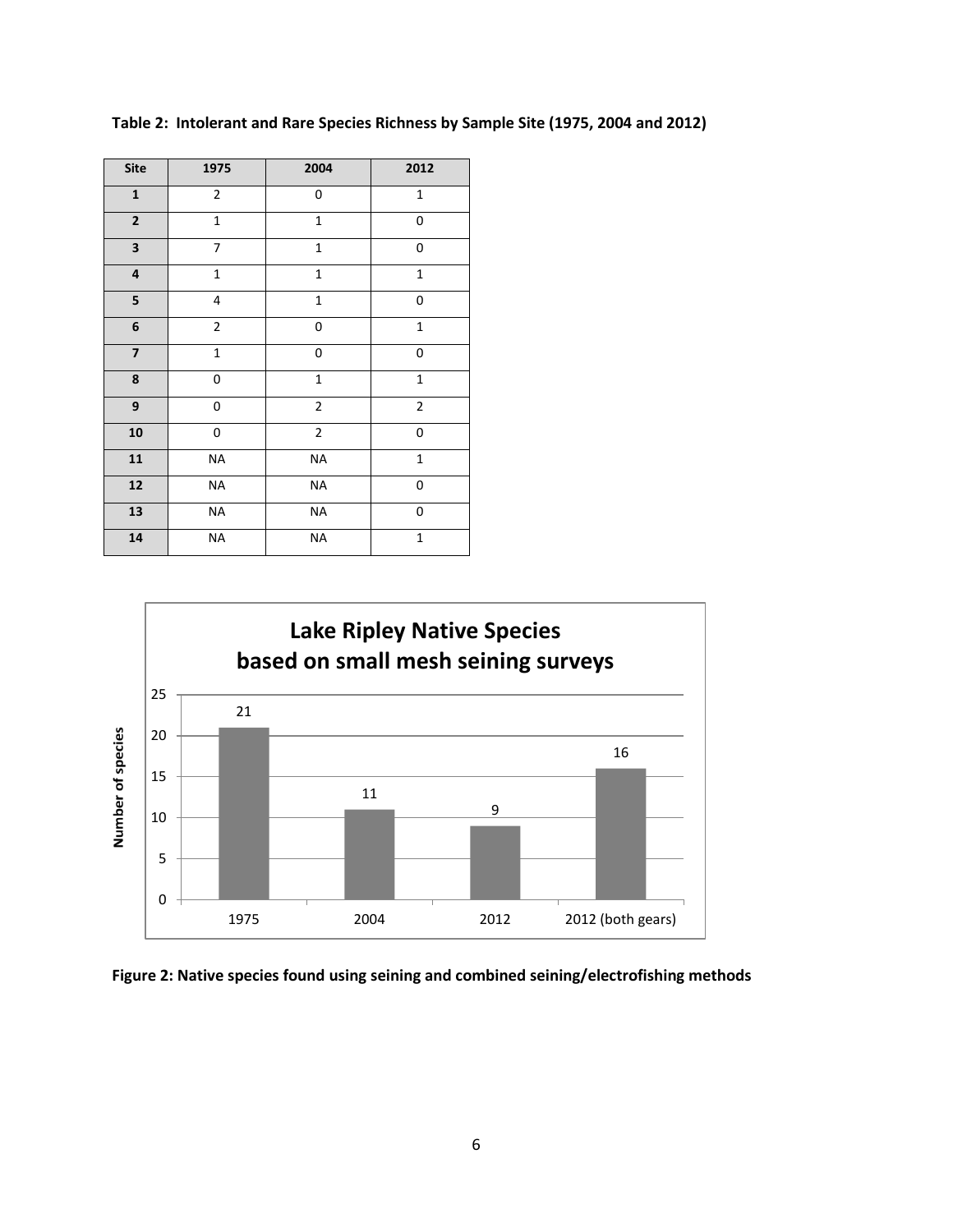



### **Discussion**

Recent survey findings suggest that Lake Ripley has likely lost several intolerant and rare fish species since 1975. While the main objective of this study was to document the presence and relative abundance of nearshore fish species, preliminary regression analysis using the qualitative habitat estimates suggest that more quantitative habitat sampling and analysis may be warranted. Table 3 compares species richness with the relative abundance of different habitat types found at each of the 14 electrofishing sites. Although there was no clear relationship between species richness and individual habitat type, Figure 4 indicates a possible relationship between species richness and overall habitat value. In this case, habitat value was determined by summing the qualitative numerical rankings used to describe the relative amounts of shoreline vegetation, littoral macrophyte cover, and coarse woody habitat present at each site.

A variety of factors may have contributed to the apparent extirpation of several rare and intolerant nongame fish species in Lake Ripley. The poor fit observed in Figure 5 ( $R^2$ =0.2113) suggests much greater complexity among habitat variables, perhaps across multiple temporal and spatial scales, than our data can explain. For example, coarse woody habitat was included as a factor in determining habitat value, but represents a very small fraction of the overall habitat in the lake, especially compared to littoral macrophyte cover. Whenever woody habitat was present, the numerical value that was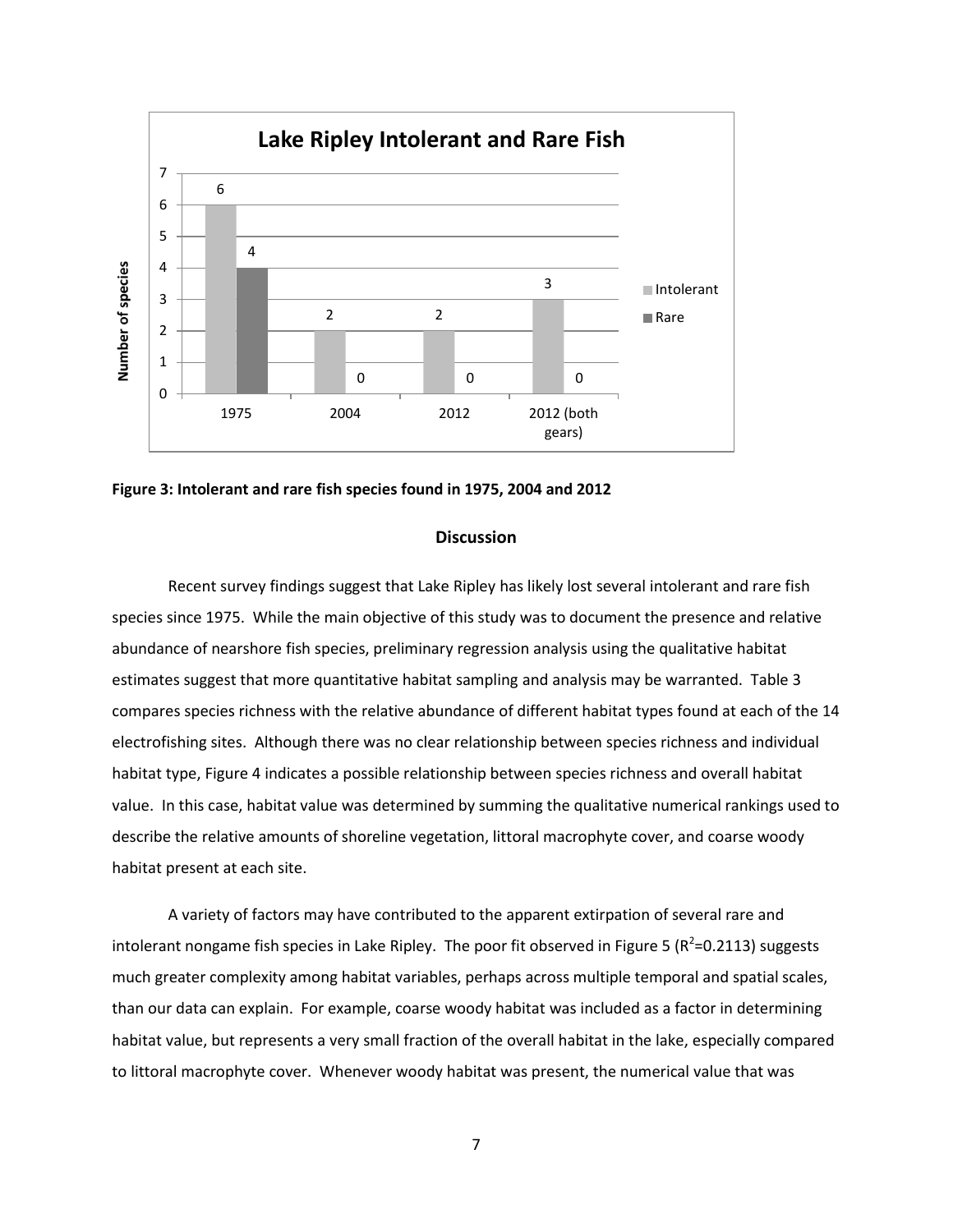qualitatively assigned may have been overestimated given the overall low amount of woody habitat in the lake.

Fish species richness was variable among sites with high to moderate macrophyte cover. This could be due to the fact that some sites were located adjacent to wetlands (e.g. sites 2, 10, 12 and 14) where seasonal affects can occur, such as low summer dissolved oxygen concentrations. Our data revealed lower summertime dissolved oxygen levels at sites with deep organic sediment adjacent to wetlands (e.g. sites 2 and 12). While wetlands are a vital component of lake ecosystems, they may serve a more important habitat role during the spring fish-spawning season when dissolved oxygen levels are likely to be higher. Another possible explanation is that most of the macrophyte-obligate fish species had already declined or disappeared from the lake. These species, which show a strong affinity for aquatic vegetation, include the banded killifish, American grass pickerel, lake chubsucker, least darter, blacknose shiner, blackchin shiner and pugnose shiner.

| <b>Site</b>             | <b>Dominant</b> | <b>Shoreline</b>    | <b>Littoral Macrophyte</b> | Woody Habitat** | <b>Total</b>   | <b>Species</b>   |
|-------------------------|-----------------|---------------------|----------------------------|-----------------|----------------|------------------|
|                         | substrate       | Vegetative Buffer*  | Cover**                    |                 | Habitat        | <b>Richness</b>  |
|                         |                 |                     |                            |                 | Value***       |                  |
| $\mathbf{1}$            | Cobble          | $\overline{3}$      | $\overline{2}$             | $\overline{2}$  | $\overline{7}$ | $\overline{7}$   |
| $\mathbf{2}$            | Silt            | $\overline{3}$      | 3                          | $\mathbf{0}$    | 6              | $\overline{5}$   |
| 3                       | Sand            | $\mathbf 0$         | $\mathbf{1}$               | $\mathbf 0$     | $\mathbf{1}$   | $\overline{7}$   |
| $\overline{4}$          | Sand            | $\mathbf{1}$        | $\mathbf{1}$               | $\mathbf 0$     | $\overline{2}$ | 5                |
| 5                       | Sand            | $\mathbf 0$         | $\mathbf{1}$               | $\mathbf 0$     | $\mathbf 1$    | $\overline{3}$   |
| 6                       | Sand            | $\mathsf{O}\xspace$ | $\mathbf{1}$               | $\pmb{0}$       | $\mathbf{1}$   | $\overline{3}$   |
| $\overline{\mathbf{z}}$ | Sand            | $\mathsf{O}\xspace$ | $\mathbf{1}$               | $\mathbf 0$     | $\mathbf{1}$   | $\overline{2}$   |
| 8                       | Sand            | $\mathsf{O}\xspace$ | $\mathbf{1}$               | $\pmb{0}$       | $\mathbf{1}$   | $\overline{3}$   |
| 9                       | Sand            | $\overline{2}$      | $\mathbf{1}$               | $\mathbf 0$     | 3              | 10               |
| 10                      | Sand            | $\overline{3}$      | 3                          | $\pmb{0}$       | 6              | $\overline{4}$   |
| 11                      | Silt            | $\mathbf{3}$        | 3                          | $\pmb{0}$       | 6              | $\boldsymbol{6}$ |
| 12                      | Silt            | $\mathbf{3}$        | 3                          | 0               | 6              | 4                |
| 13                      | Gravel          | $\overline{3}$      | $\overline{2}$             | $\pmb{0}$       | 5              | $\boldsymbol{6}$ |
| 14                      | Sand            | 3                   | 3                          | $\overline{2}$  | 8              | 9                |

**Table 3: Habitat Values and Fish Species Richness at Each Electrofishing Sampling Site**

\* Width of non-turf vegetation growing along the lake edge. Buffer>50 ft.=3, 10-50 ft.=2, <10 ft.=1, Absent=0

\*\* High=3, Moderate=2, Low=1, Absent=0

\*\*\* Shoreline Vegetative Buffer Value + Littoral Macrophyte Cover Value + Woody Habitat Value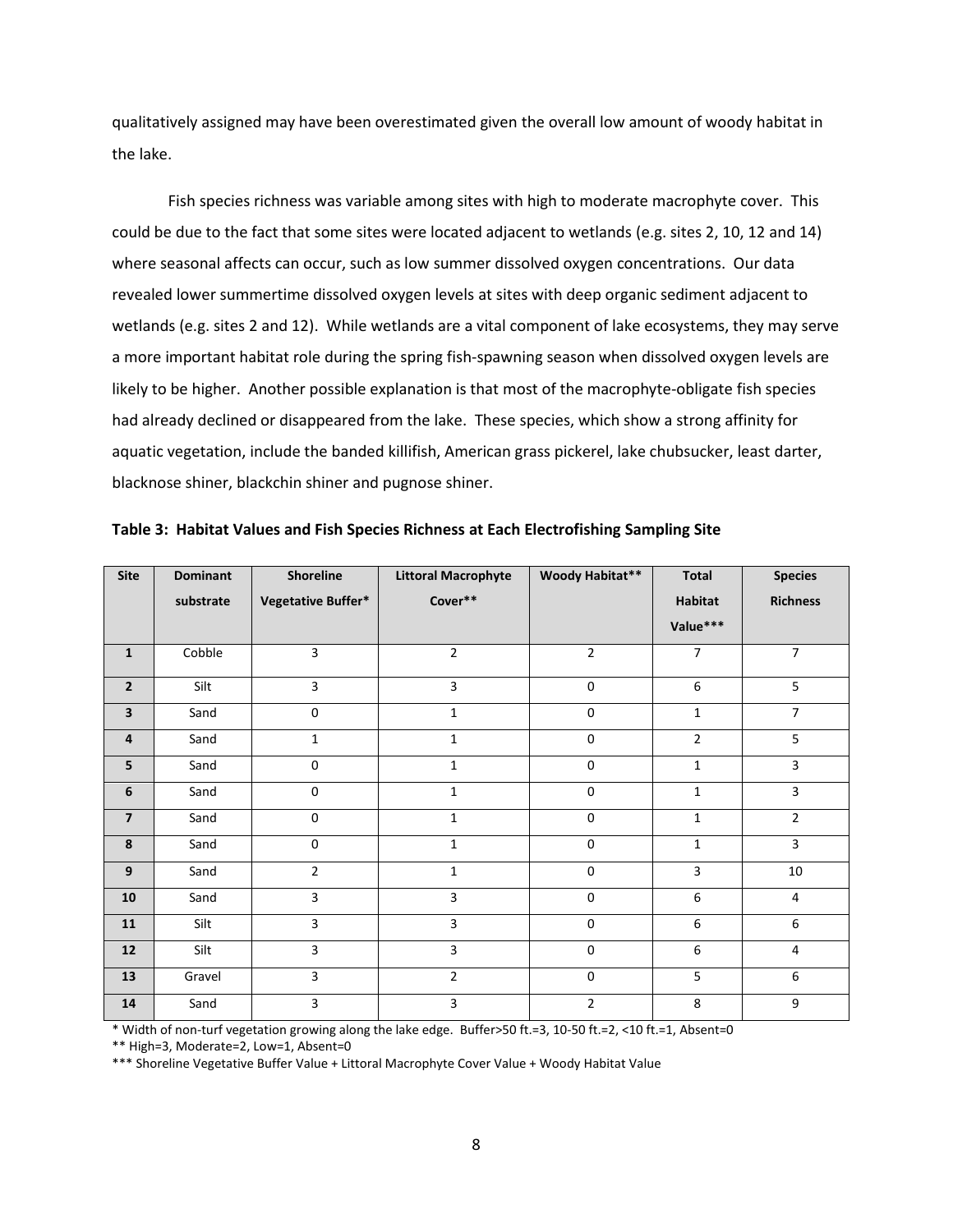

**Figure 4: Fish species richness versus overall habitat value from Table 2**



**Figure 5: Regression of fish species richness versus overall habitat value from Table 3**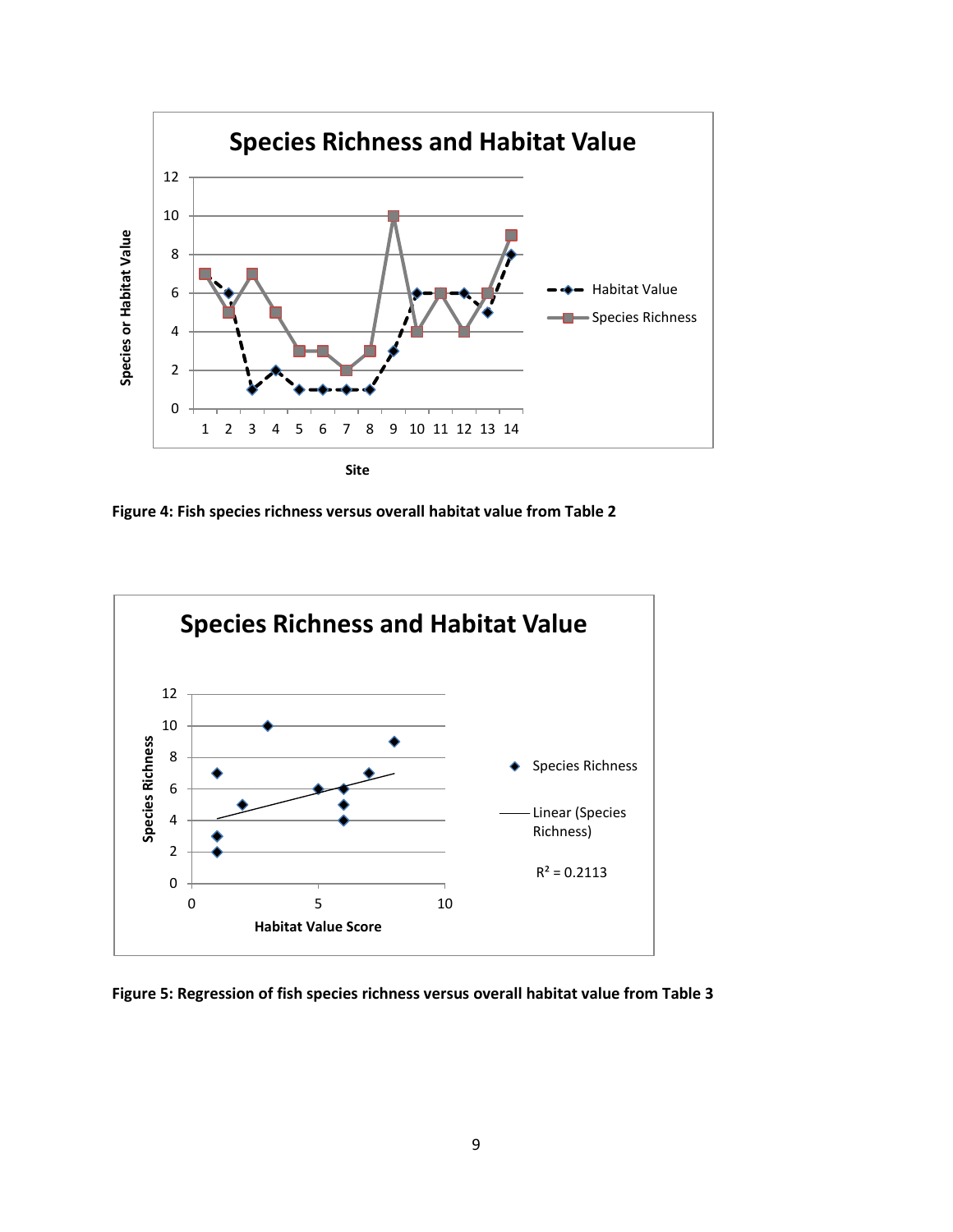## **Recommendations**

- 1. Encourage lakefront property owners to protect or restore habitat within the nearshore (littoral) and riparian zones, particularly with respect to aquatic vegetation and coarse woody habitat.
- 2. Due to the low probability of natural recruitment, investigate the merit and feasibility of reintroducing native nongame fish species (i.e., banded killifish, blacknose shiner, blackchin shiner, least darter and pugnose shiner) using approved conservation aquaculture methods.
- 3. Repeat the nearshore fish survey at least every several years to monitor trends in nongame fish populations. Future surveys should be performed using 2012 sampling methods in terms of gear types and site locations. Study results suggest that towed DC electrofishing may be a more effective sampling technique over a range of habitats, and particularly in areas with floating-leaf and emergent vegetation, soft sediment, and coarse woody habitat.
- 4. Supplement Wisconsin DNR's annual boom shocking surveys with one that specifically targets smaller, rare fish species. This can be accomplished by repeating the large boom shocking survey, but focusing efforts on the capture of smaller fish with fine-mesh dip nets. The seasonal timing of this survey needs to be investigated.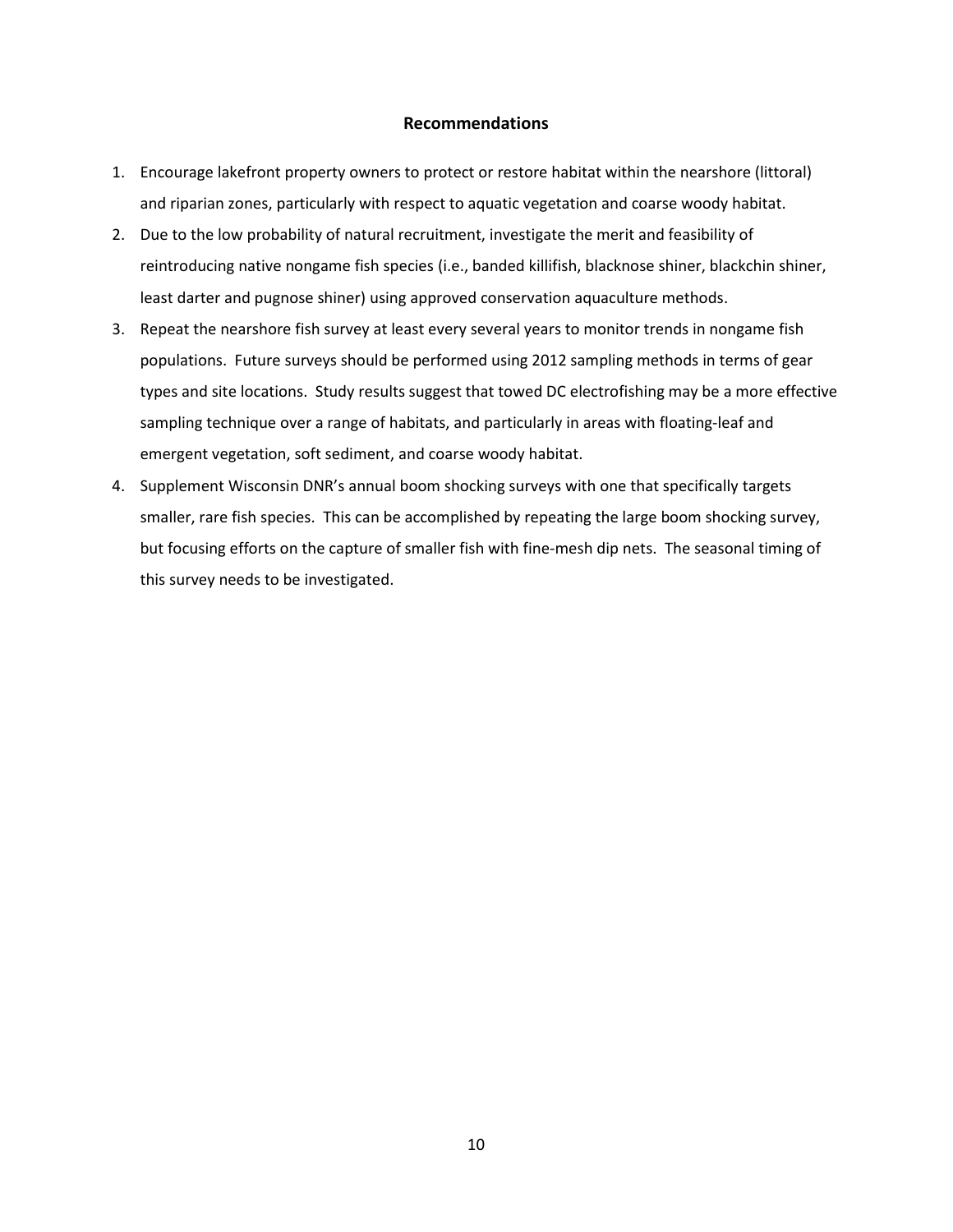## **References**

Becker, G.C. 1983. Fishes of Wisconsin. The University of Wisconsin Press.

Fago, D. 1992. Distribution and relative abundance of fishes in Wisconsin. Wisconsin DNR Technical Bulletin No. 175.

Garrison, P.J., D.W. Marshall, L. Stremick-Thompson, P.L. Cicero and P.D. Dearlove. 2005. Effects of pier shading on littoral zone habitat and communities in Lakes Ripley and Rock, Jefferson County, Wisconsin. Wisconsin Department of Natural Resources PUB-SS-1006-2005.

Lake Ripley Management District. 2009. Lake Ripley Improvement Plan: A Condition Assessment and Strategy for Protection and Rehabilitation.

Lyons, J. 2009. Pugnose Shiner *Notropis anogenus.* Fishes of Wisconsin website. [\(http://infotrek.er.usgs.gov/wdnr\\_fishes/fishes\\_home.jsp\)](http://infotrek.er.usgs.gov/wdnr_fishes/fishes_home.jsp)

Lyons, J., Fago, D. and Cochran, P. 2000. Wisconsin Fishes: Status and Distribution. University of Wisconsin Sea Grant Institute.

Lyons, J. 1992. Using the index of biotic integrity (IBI) to measure environmental quality in warmwater streams of Wisconsin. USDA General Technical Report NC-149.

Lyons, J. 1989. Changes in the abundance of small littoral zone fishes in Lake Mendota, Wisconsin. Canada Journal of Zoology. 67:2910-2916.

 Marshall, D.W. and J. Lyons. 2008. Documenting and halting declines of nongame fishes in southern Wisconsin. In: Waller and Rooney (Editors), The Vanishing Present, The University of Chicago Press.